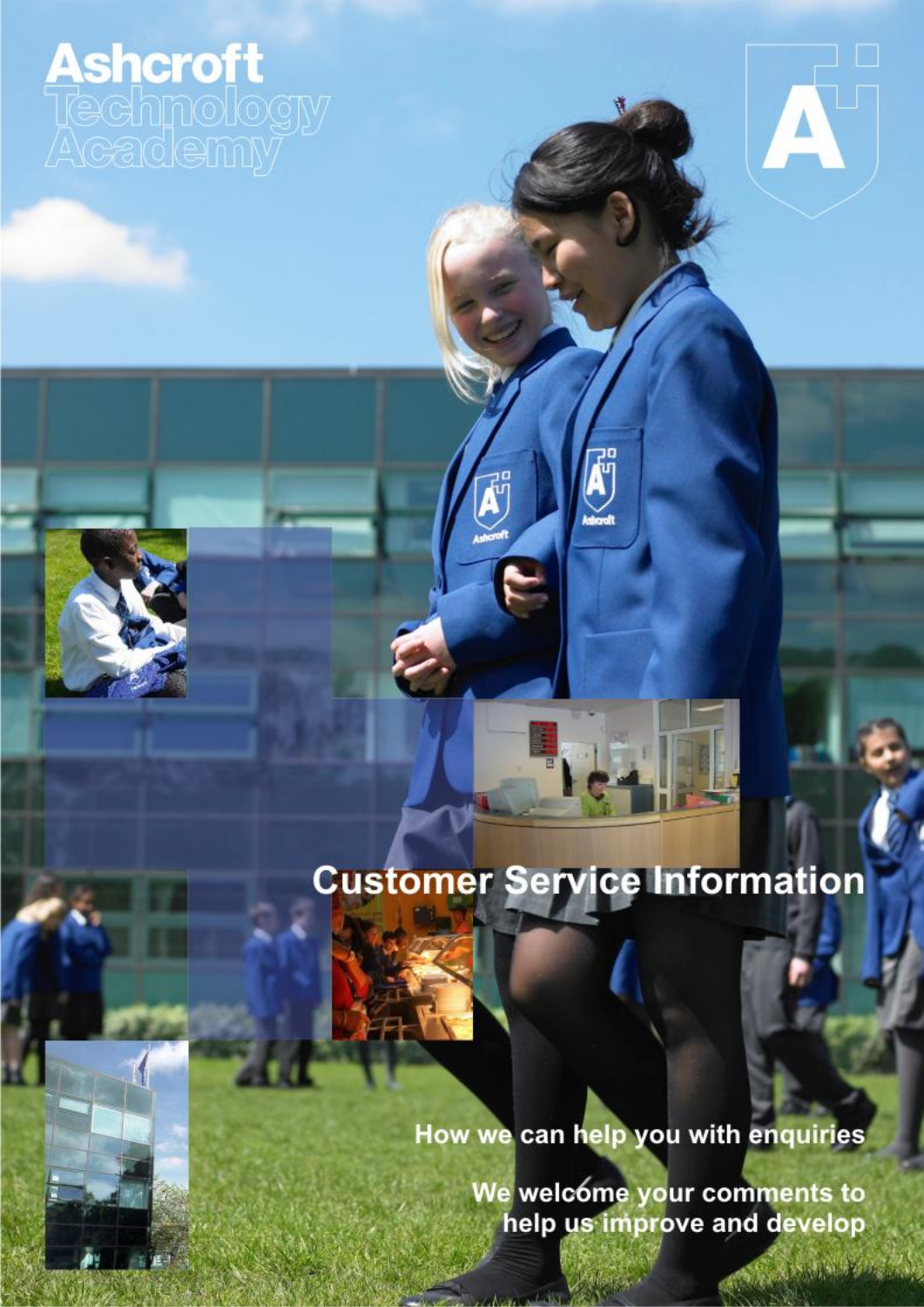## **How we can help**

All our customers have a right to expect a good service and we welcome enquiries and feedback on whether we do this. This booklet sets out our policy in providing a service for you, our customers.

### **Your comments are most welcome!**

As with any service organisation, we need to know what you, the customers, think about our services if we are to improve and develop them. We welcome all feedback – including compliments where you feel they are appropriate!

If you would like to comment on any aspect of Ashcroft Technology Academy, please let us know. A simple way of doing this is to note down your comment and drop it into the Academy. Alternatively you may telephone or call in personally. Comment cards are also available on request in the reception area of the Academy.

A separate policy relating specifically to complaints is available from the Academy website under Policies and Other Public Documents in the About ATA section.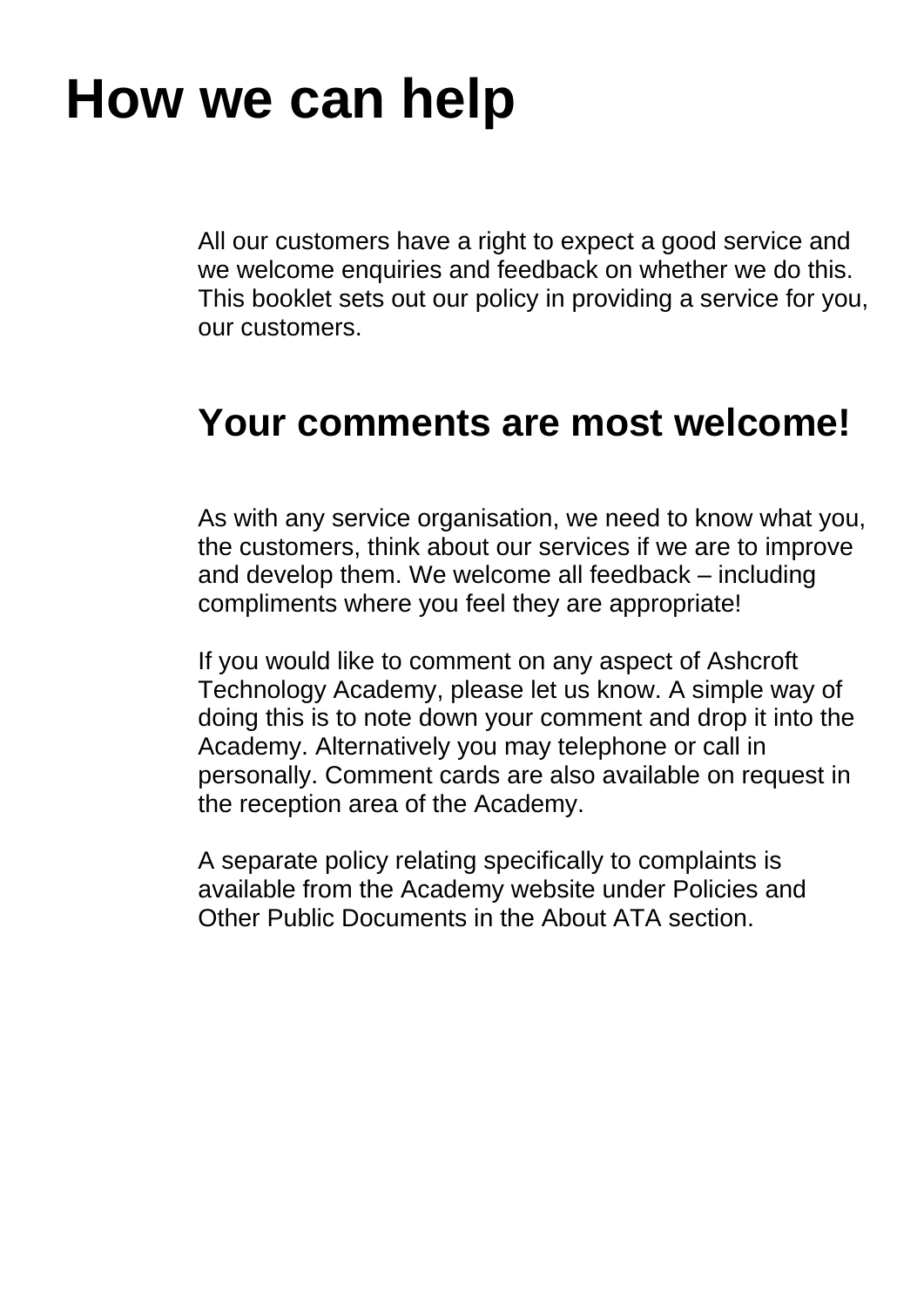## **Which service of Ashcroft Technology Academy do you wish to contac**t?

#### **Reception**

General enquiries

#### **Student services**

Admissions Y6 transfer – *Office Manager* Admissions Y7-Y11 *– Office Manager* Admissions Sixth Form – *Assistant Principal for Further Education or Further Education Secretary* Welfare – *Welfare Officer* Education Welfare *– Education Welfare Officer* Attendance queries – *Student Services Officer*  (An answerphone service is available to leave information relating to attendance) Mealman enquiries – *Restaurant* Uniform sales – *Communications Manager* Student Learning & Pastoral Matters – *Student Progress Managers* Other – *Central Office*

#### **Finance**

Clothing grants, bus passes, and free meals – *Finance Department*

#### **Premises**

General enquiries – *Building Services Manager* Hiring of facilities – *Director of Resources*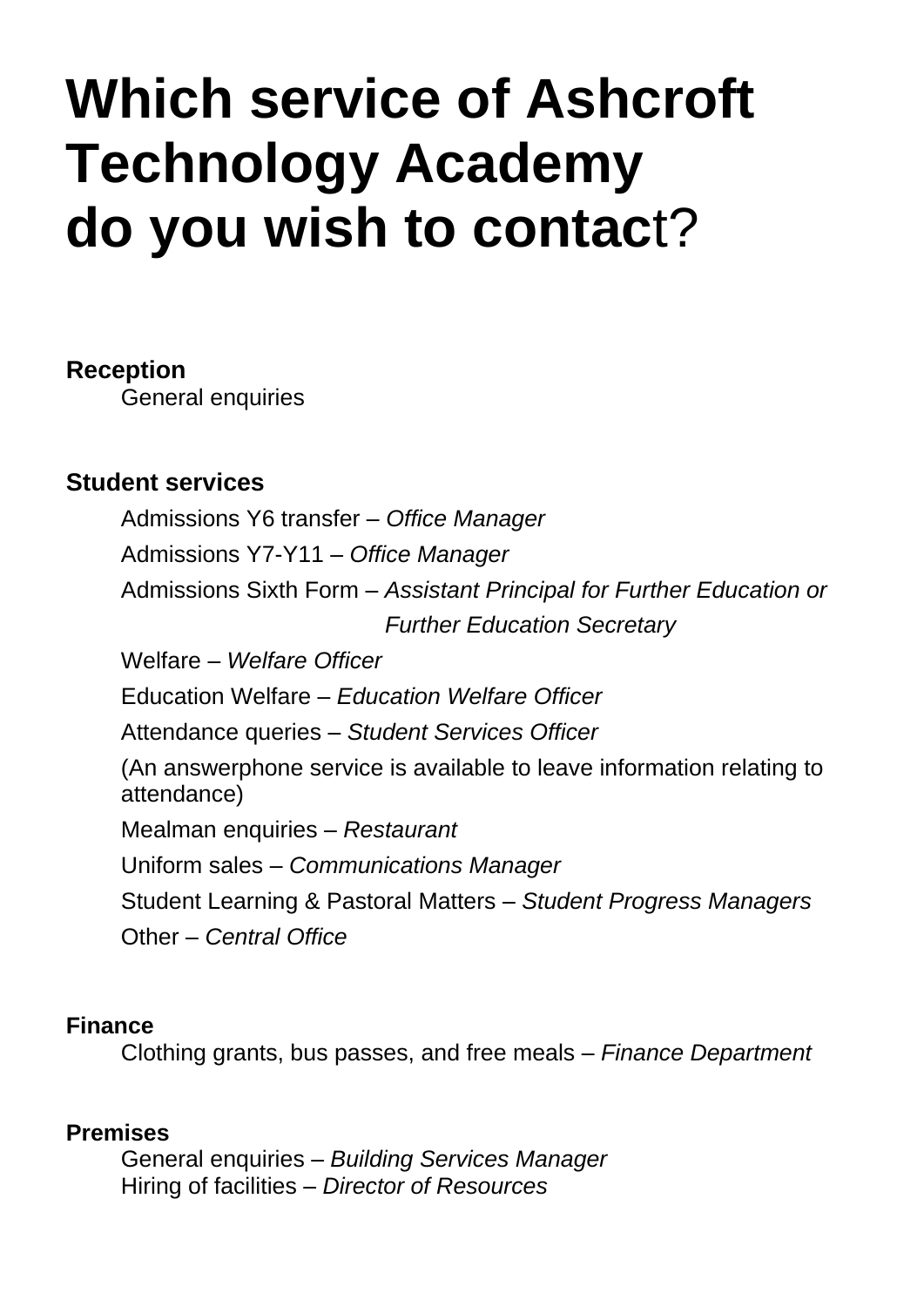### **Contacting the Academy by telephone**

The Academy's number is **020 8877 0357**.

The switchboard is open between 8.00am and 4.30pm Monday to Friday. During term breaks the office hours are 09:00 to 4:00pm Monday to Friday?

When you first get through you will be greeted by a recorded message that will offer you the choice of dialing 0 for the operator, 1 for attendance related matters and 2 for Year 7 Admissions.

The receptionist will then put you through to the appropriate extension. However, if the member of staff is not available a recording will ask you to leave a brief message that will be listened to before the end of business and responded to by the member of staff within 2 working days.

Outside of Academy hours an answerphone service is available for you to leave a message that will be read early on the following working day.

### **Sending an e-mail to the Academy**

The Academy's e-mail address is: **info@ashcroftacademy.org.uk**

Your e-mail messages will be read first thing in the morning and at intervals throughout the day.